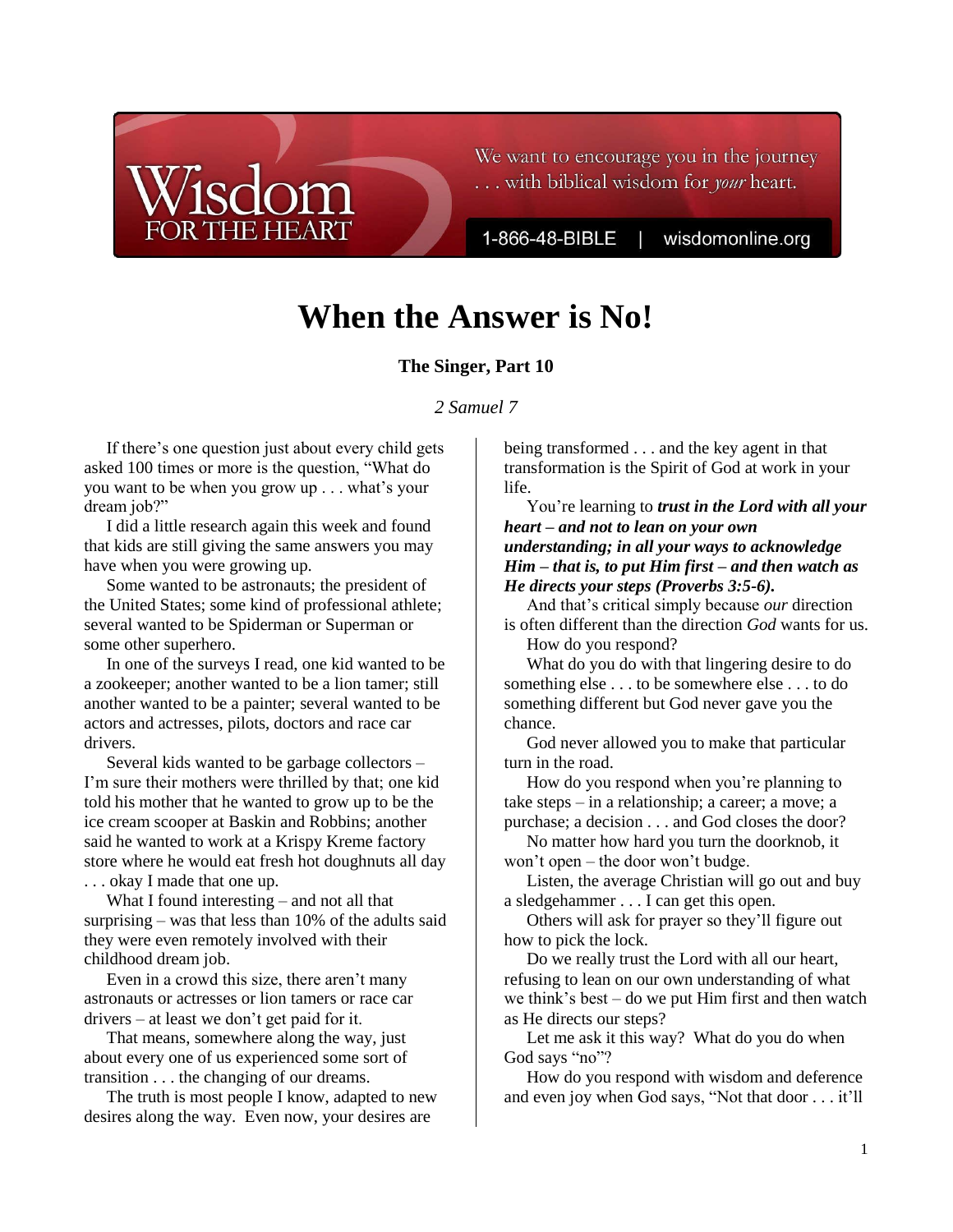never be that door . . . no, not that way . . . I've got something else in mind for you"?

#### *Let me show you someone who did respond in that manner.*

Let's rejoin our biographical study of the Singer – the life of King David . . . now at the Book of Second Samuel.

By the time we reached *2 Samuel*, the word that came to my mind was the word, "Finally"!

In our study, we've walked alongside him – covering ground in weeks that took David years to live out. We watched him, neglected by his father, out in the back 40 watching the family flock of sheep and goats. We marveled at his youthful courage in taking on a giant with the perspective that older warriors should have had – and especially King Saul – as David shouted, "Is there not a cause?"

We saw him make a living out of playing musical instruments and dodging spears.

Then off to fight Philistines as Israel's most prized commander.

Then it was years of running from Saul . . . hiding in caves . . . refusing to rip the crown from Saul's head and seize the throne.

We've been in the Psalms where we've heard him crying to God for strength and protection and wisdom.

*Finally* . . . Saul dies in battle and David hears the chant of the Israelites honoring him as they shouted, "Long live King David."

It will take the first six chapters of Second Samuel before David unites the Jewish nation, bringing the tribes of Judah and the tribes of Israel together once again and returns the Ark of the Covenant to its new home inside the capital city of Jerusalem.

David is finally king.

And over the next 15 years, David will not only unite the nation but bring about domestic peace and national rest. $<sup>1</sup>$ </sup>

It will take 15 years of hard labor and wise leadership; but finally, the Philistines are held at bay and the nation is united like never before.

The opening line of *chapter 7* tell you just how good it is – *the king lived in his house and the Lord had given him rest from all his surrounding enemies.*

If we were like David, we'd reach for the lazy boy, kick up our feet and enjoy the rest of our lives. This was his dream job, right? I mean, this was everything he could have imagined possible when as a 13 or 14 years old, Samuel the prophet had anointed him.

After years of struggle and trouble . . . he has arrived – and the nation along with him. Everyone was enjoying these prosperous days. Every Israelite had two donkeys in the garage and roast beef in the oven.

The truth is David isn't reaching for the lazy boy. In fact, none of this turns out to be his dream job after all. In fact, there's something really bothering him. *Notice verse 2. The king said to Nathan the prophet, "See now, I dwell in a house cedar, but the ark of God dwells in a tent."*

Here David is, living in this mansion made out of expensive cedar – built for him as a gift from another king – and he looks out his window and sees this tabernacle and the ark of God living inside a tent made out of badger skin and he says, "This just isn't right . . . now that I can live in a mansion, it's time for me to build for God a magnificent house."

Now, don't be tempted to think that this was some kind of random, strange, spontaneous desire – you know, David must have been bored since he had no more Philistines to fight and since he'd tried just about everything else, he's thinking, "I'll try my hand in the building business for a while too . . . you know, why not?!"

Oh no . . . this project effectively becomes his dream job.

In fact, hold your finger here and turn over to the Book of I Chronicles – it's your favorite place to have devotions – turn right and go past  $1 \& 2$  Kings and then *1 Chronicles. Turn to chapter 22 and notice verse 1. Then David said, "Here shall be the house of the Lord God and here the altar of burnt offering for Israel." 2. David commanded to gather together the resident aliens who were in the land of Israel, and he set stonecutters to prepare dressed stones for building the house of God. 3. David also provided great quantities of iron for nails for the doors of the gates and for clamps, as well as bronze in quantities beyond weighing, 4. And cedar timbers without number – verse 5. For David said, "Solomon my son is young and inexperienced, and the house that is to be built for the Lord must be exceedingly magnificent, of fame and glory throughout all lands. I will therefore make preparation for it." So David provided materials in great quantity before his death – you could render that, for the rest of his life."*

*With that kind of passion and life-long desire in mind, turn back to 2 Samuel*. With great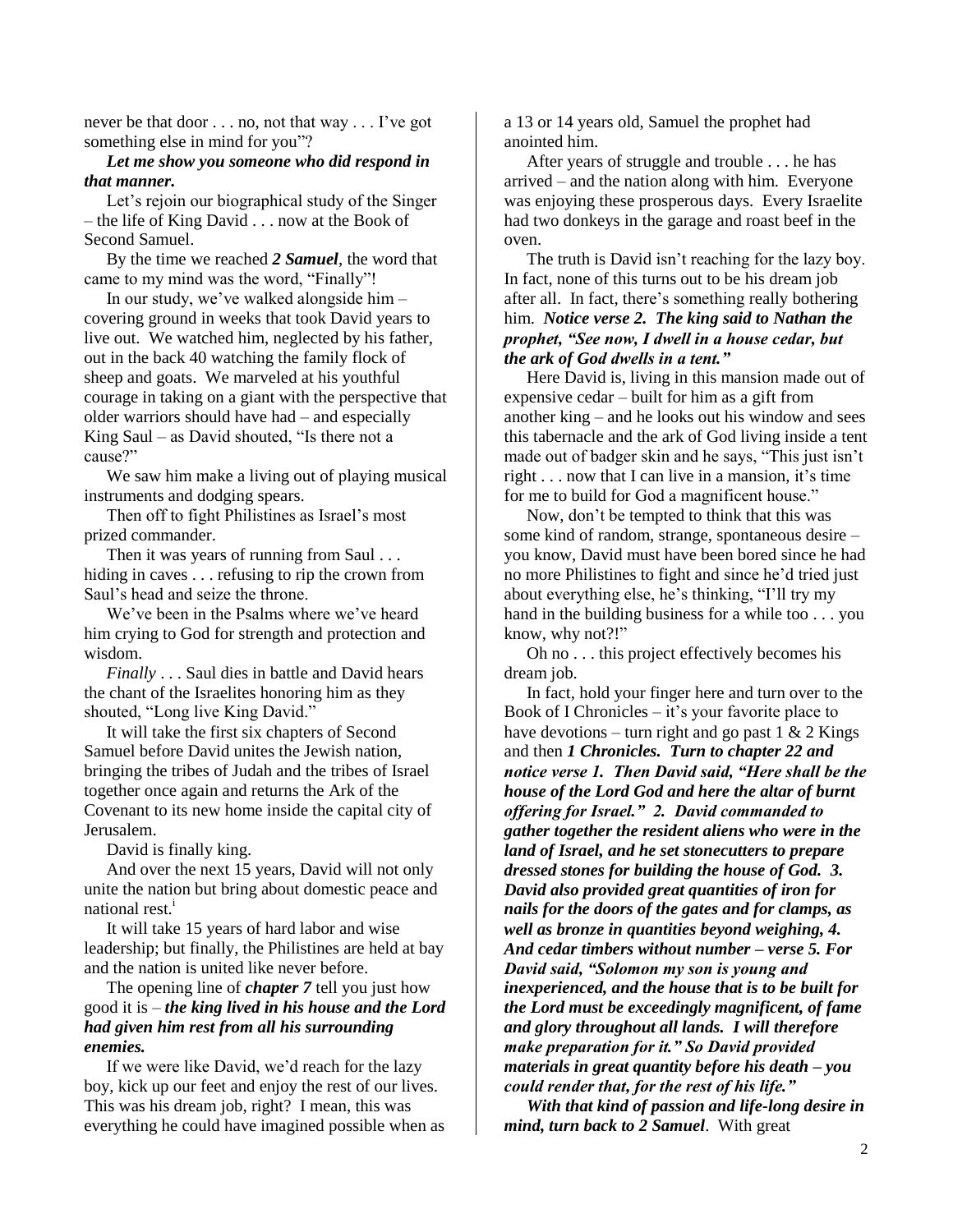excitement and enthusiasm, David approaches Nathan and effectively says, "Nathan, can you think of one good reason why I can't get started? This will be the culmination of all my skill and creativity and passion and longing – let me build God a magnificent temple for His glory!"

*And Nathan said to the King in verse 3. "Go, do all that is in your heart, for the Lord is with you."*

Man, just think of it . . . a temple wherein the presence of God abides – David now has the power, the position, the skilled labor, the wealth, the people, the capital city, the infrastructure . . . and now, the prophet's affirmation – this is great – God says yes.

You can almost see David clearing off a table and calling for the royal architects to get started . . . a green light from the Prophet Nathan was a green light from God.

Not so fast. The first word in *verse 4* changes everything – But . . . *but that same night the word of the Lord came to Nathan, "Go and tell my servant David, "Thus says the Lord, Would you build me a house to dwell in? I have not lived in a house since the day I brought up the people of Israel from Egypt to this day, but I have been moving about in a tent for my dwelling. 7. In all places where I have moved with all the people of Israel, did I speak a word with any of the judges of Israel, whom I commanded to shepherd my people Israel, saying, "Why have you not built me a house of cedar?" 8. Now, therefore, thus you shall say my servant David, "Thus says the Lord of hosts, I took you from the pasture, from following the sheep, that you should be prince over my people Israel.*

Let me stop and simply say that what God does next through Nathan, is communicate what we call the Davidic covenant.

A covenant that promises David eternal issues.

The play on words is this – David won't be allowed to build God a house, but God will build David a house – literally a dynasty that lasts forever.<sup>ii</sup>

In these next few verses, David is promised a land, a nation and a kingdom which will effectively bless the world.

In other words, the line of David will be the royal line with the right to the throne and the right to an earthly kingdom.

And that's just one more reason it was so stunning for the angel Gabriel to deliver the news that *the Lord God will give to him – Jesus – the throne of his father David, and he will reign over* 

### *the house of Jacob forever, and of his kingdom there will be no end." (Luke 1:32-33)*

A throne, a house and a kingdom . . . forever. Nathan delivers the news centuries earlier to David here in this chapter that:

- $\bullet$  His death will not annul this covenant *verses 12-13*
- Even sin won't destroy this covenant *verses 14-15*
- And time will never exhaust this covenant – *verse 16iii*

That's the good news . . . now for the bad news – so to speak.

God effectively tells Nathan to go and tell David that he doesn't need a house – at least not by David's hand. If you look down at *verse 12, God informs David that when he lies down with his fathers* – that is, when he dies – *his descendant will build that temple – that house* for God.

In the parallel passage in *2 Chronicles 17:3-4* we read it even more clearly, *"the word of God came to Nathan, saying, "Go and tell David My servant, "Thus says the Lord, "You shall not build a house for Me to dwell in."*

David, it won't be you . . . it will be your son, Solomon.

Keep in mind, David has had no ulterior motive here. He has had no selfish ambition . . . he has no desire to make a name for himself. He simply wanted to exalt the name of  $God.$ <sup>iv</sup>

And God said no.

We're given clarification in the Chronicles that since David has spent most of his life at war, God wanted a man of peace to build his temple and Solomon will be that man. Even Solomon's name is a derivative of shalom – peace.

It wasn't a matter of David's heart being wrong – it was simply a matter where God said "no".

Can you imagine this dramatic – and difficult – about-face Nathan had to pull off the next morning . . . that wouldn't have been easy. $v$ 

"David, I told you yesterday that God would be pleased for you to build His temple . . . but . . ."

Oh, but . . .

That can be such a discouraging word, can't it?

- You had planned to go on to graduate school, but . . .
- You had made our plans to get married,  $but \ldots$
- You were told that you were the person to get that job, but . . .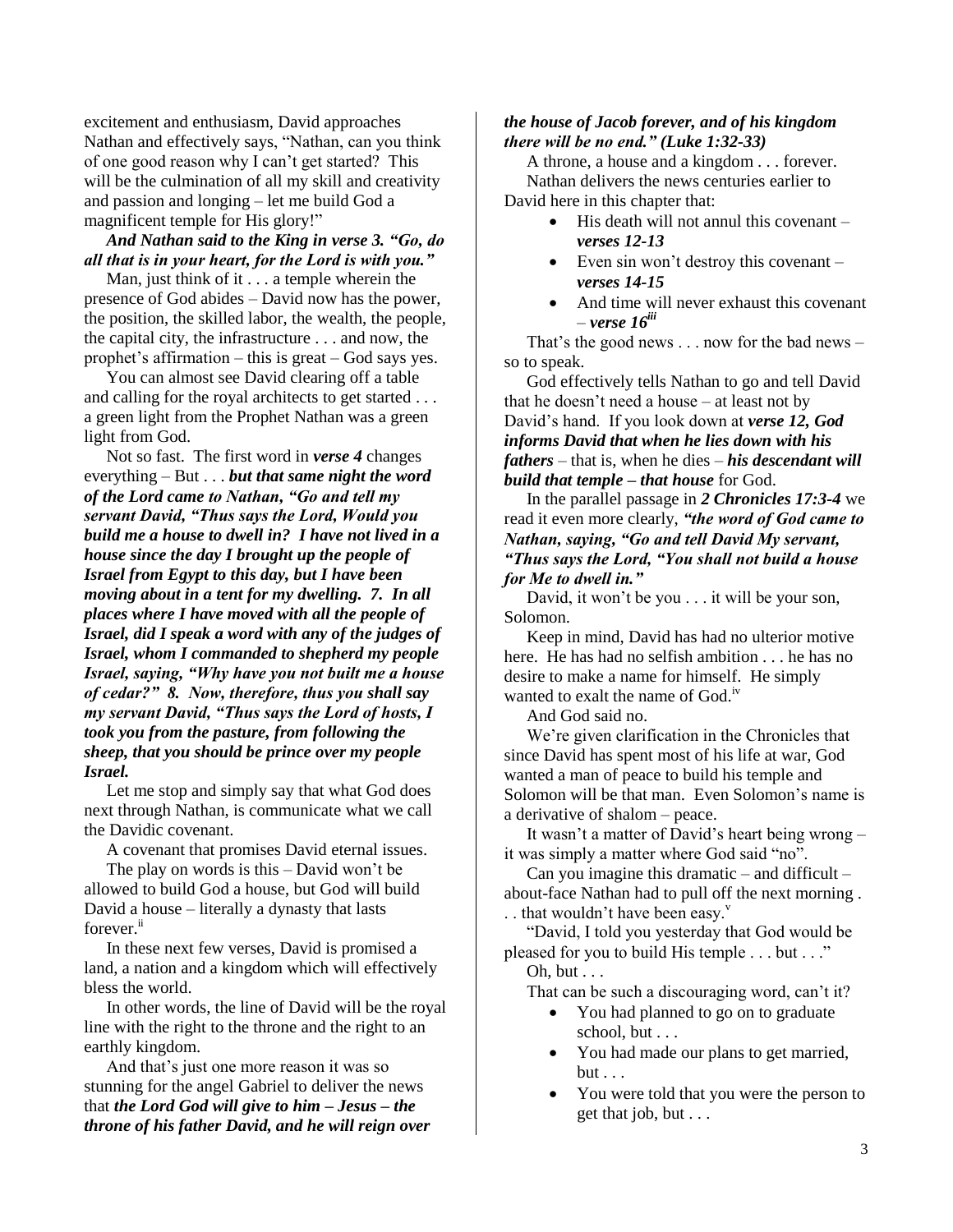- You had planned on having a lot of children, but . . .
- You had planned on not having *any* more children, but . .

That little conjunction can change everything. In fact, if you're talking to someone, what comes after they say, "but", is what really matters.

Your child's elementary school teacher calls you on the phone and says, "We really enjoy having your little boy in class, but"

 A client calls you up and says, "I've enjoyed doing business with you, and you've always done a great job, but  $\ldots$ "

Maybe you fellas had a girlfriend call you up and say, "I really enjoy being with you and all, but . . ." You know what that means, don't you? It means you are now free to move about the country.

I am convinced David was unable to sleep, with such excitement . . . oh, the plans he was already dreaming up . . . the things he would do for God's glory – and God said, "No."

Frankly, the mark of having a heart after God is probably nowhere more revealing than in how someone responds when God says "no".

Let me take you through the next verses and give you 5 summary words revealed in David's attitude and actions.

## **Let's call this, Five Ways to Respond When God Says No:**

## **1. The first way is to respond with humility**

## Look at *verse 18. Then King David went in and sat before the Lord and said, "Who am I, O Lord God, and what is my house, that you have brought me thus far?"*

There's no laundry list of why God ought to let him be the one to do it; he actually says, "Who am I anyway?!"

Without any argument or protest, David is literally at his best – going into that skin-covered tabernacle and there offering up this rare testimony of self-deprecation and self-denial and selfrelinquishment. $v<sub>i</sub>$ 

Why do I even have what I do have?!

In other words, dream or no dream, I am a blessed person, David says.<sup>vii</sup>

**2. When God says no, respond with humility; secondly, respond with gratitude.**

### *Notice verse 19. And yet this was a small thing in your eyes, O Lord God. You have spoken also of your servant's house for a great while to come, and this is instruction for mankind, O Lord God.*

In other words, David is choosing to focus on what God is giving him in the future rather than what he wanted God to give him in the present.

Gratitude comes when we are willing to view the will of God over the long term rather than just in the short term.

God evidently had something else in mind.

In fact, if David had been allowed to build the temple out of materials he had available at that moment, the temple would never have been the magnificent structure that it was.

He had wanted to build . . . but God will use him to design and then later provide.

- Maybe you can't teach, but you can pray
- You can't go, but you can support
- You can't build, but you design
- Maybe you can't sing, but you can organize
- Maybe you can't run that particular race, but you can provide shoes for those who can.

I read recently about a man who was accepted, along with his wife, as missionaries to an unreached tribe in Africa. After they raised their support and headed off to the field, his wife came down rather quickly, with a disease. For her health sake, they had to leave their first term of service and come back to the United States. In order to make a living, he joined his father in their dentistry practice. They also began to experiment with pasteurization so that they could provide unfermented grape juice for their church communion services, held weekly.

The young man who had been a missionary, whose dreams had been dashed, along which his wife – well, his name was Thomas Welch.

He figured out how to pasteurize grape juice so it wouldn't ferment – and went on to produce "unfermented sacramental wine" for his fellow church members . . . but it caught on and within a decade, his Welch Grape Juice and then later his grape jelly was being sold all over the world.

And he would go on to give hundreds of thousands of dollars to enable people to reach their mission field with the gospel.

You see, God said, "No," but He also said, "Yes."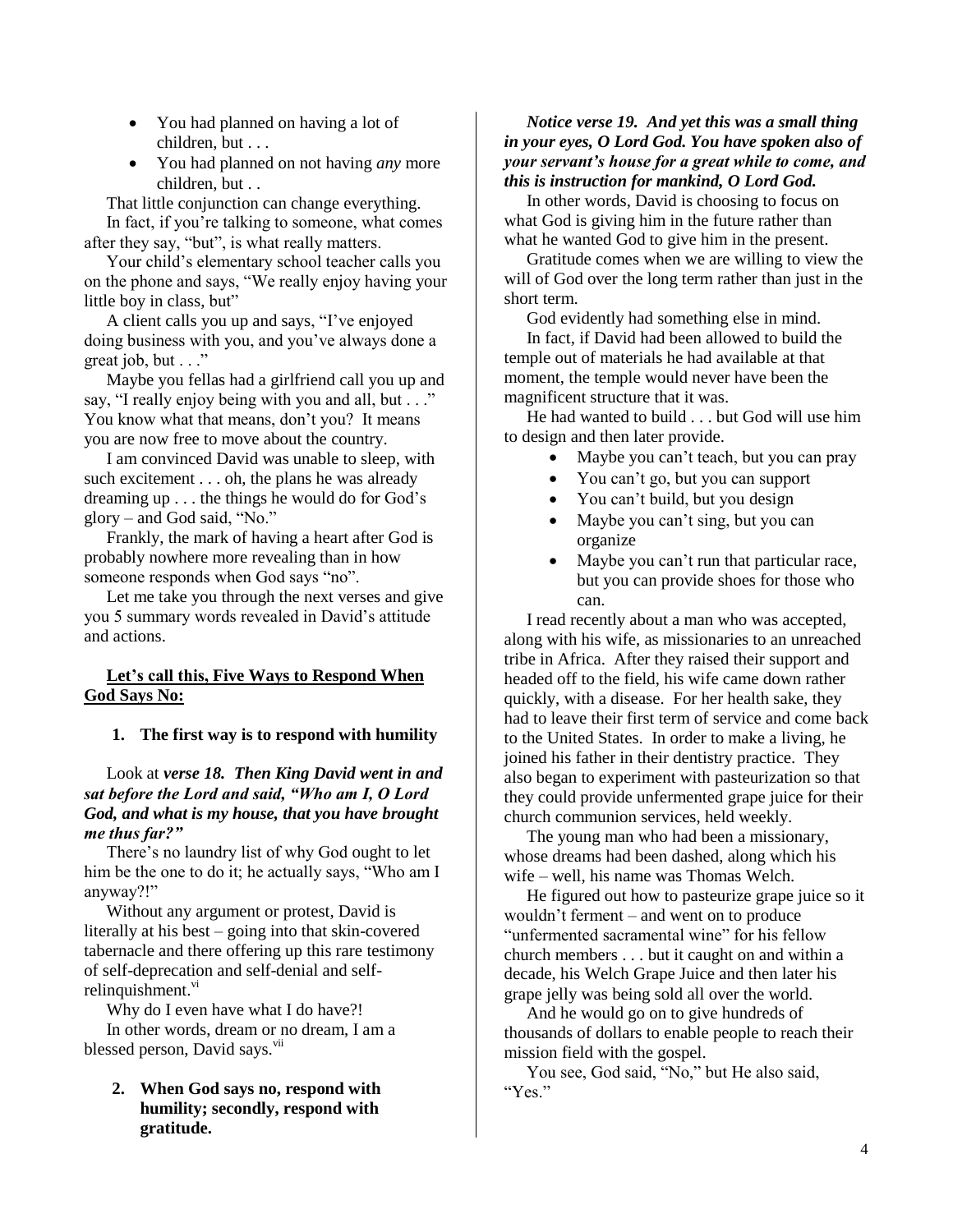After planning and designing and organizing for 2 decades, the temple will be absolutely breathtaking and the organized priesthood will be stunning.

God had said no, but he'd also said yes.

And catch the gratitude in David's voice here – no hard feelings . . . no resentment . . . sheer gratitude, "Oh God, thank you for what you are going to allow me to do."

Respond with humility and gratitude;

#### **3. Thirdly, respond with surrender (v. 20- 21)**

Here's another word, when your dreams are dashed and the answer is no – surrender.

And that's not an easy word, is it?

Notice verse *20, "And again what more can David say to you? For you know your servant, O Lord God!"*

In other words, "I am your servant. What more can I say? I belong to you and that's good enough." Isn't it interesting that in *verse 18, he says, "Who am I"*. And in v*erse 20, he says, "I am your servant."* 

Which provides an interesting principle of surrender and security; it is not so much *who* you are as much as *who's* you are.

David said, "I belong to You," he said, "and I'm willing to wait on Your timing."

Surrendering, and here's the tough part – surrendering to the plan of God means you are surrendering to the pace of God as He times out your steps in life.

That's not easy . . . and it's never been easy.

I can remember years ago, driving our twin sons to kindergarten a few mornings each week; we carpooled with another family and their son as well.

I used to just listen to their conversations . . . I loved it. For several weeks they were talking about the latest rage at school, which happened to be loose teeth.

They knew everybody in the class who had a loose tooth. And, as soon as one of them lost their tooth, they come to class and showed off that empty space and that was really big news. This was a clear sign of growing up, right?

As a matter of fact, Marsha and I ended up having a little trouble with our twins because – well, we had a lot of trouble with them – but in this case they assumed that since they had been born on the same day, everything should happen to both of them at the same time.

I can remember when one of the boys announced he had a loose tooth, one of the front ones; his twin brother immediately checked his own tooth and it wasn't loose. It was panic time.

He stayed up half the night working that tooth over – he announced the next morning, "Mine's loose too!" And it was.

One particular Friday morning, we were riding along and the other boy was informing them that a girl in their class had another loose tooth." It had evidently been verified on the playground.

And they were just so impressed – man, she's got two loose teeth at the same time . . . that's amazing. And then one of my sons just sort of lamented out loud, "Why is it that everybody has loose teeth but me?" I had to pull over and offer emergency counseling.

I couldn't help but think, none of us really get very far away from this struggle, do we?

The only thing that changes is the object of our discontent.

We move from teeth to toys to homes to cars to careers.

David, in a sense here, says what Paul said, *"I have learned to in whatever situation I am in to be content." (Philippians 4:11)*

Then he goes on to explain - whether rich or poor; in need or in abundance – whether none of my teeth are loose or one just came loose.

You say, "Man, I wish I had that gift of contentment." Uh-uh. Paul said, *"I have learned"*

It's learned in the curriculum entitled, "When God says No." Trouble is, we don't want to stay in the course long enough to learn it.

Here's David, with great submission, saying, "Lord, I happen to belong to You and I'll wait on Your timing. You just bring it when You want it. And order my *steps* and you order my *stops* . . . according to your timing and holy precision.

#### **4. Fourth, respond with praise**

Imagine this response – *verse 22. Therefore you are great, O Lord God. For there is none like you, and there is no God besides you.*

Wait, didn't God just tell you no? Yes He did . . . but isn't He great!

Excuse me?

Didn't God just shatter your dream job?

Yes . . . but He didn't shatter my faith . . . there is no God like Him!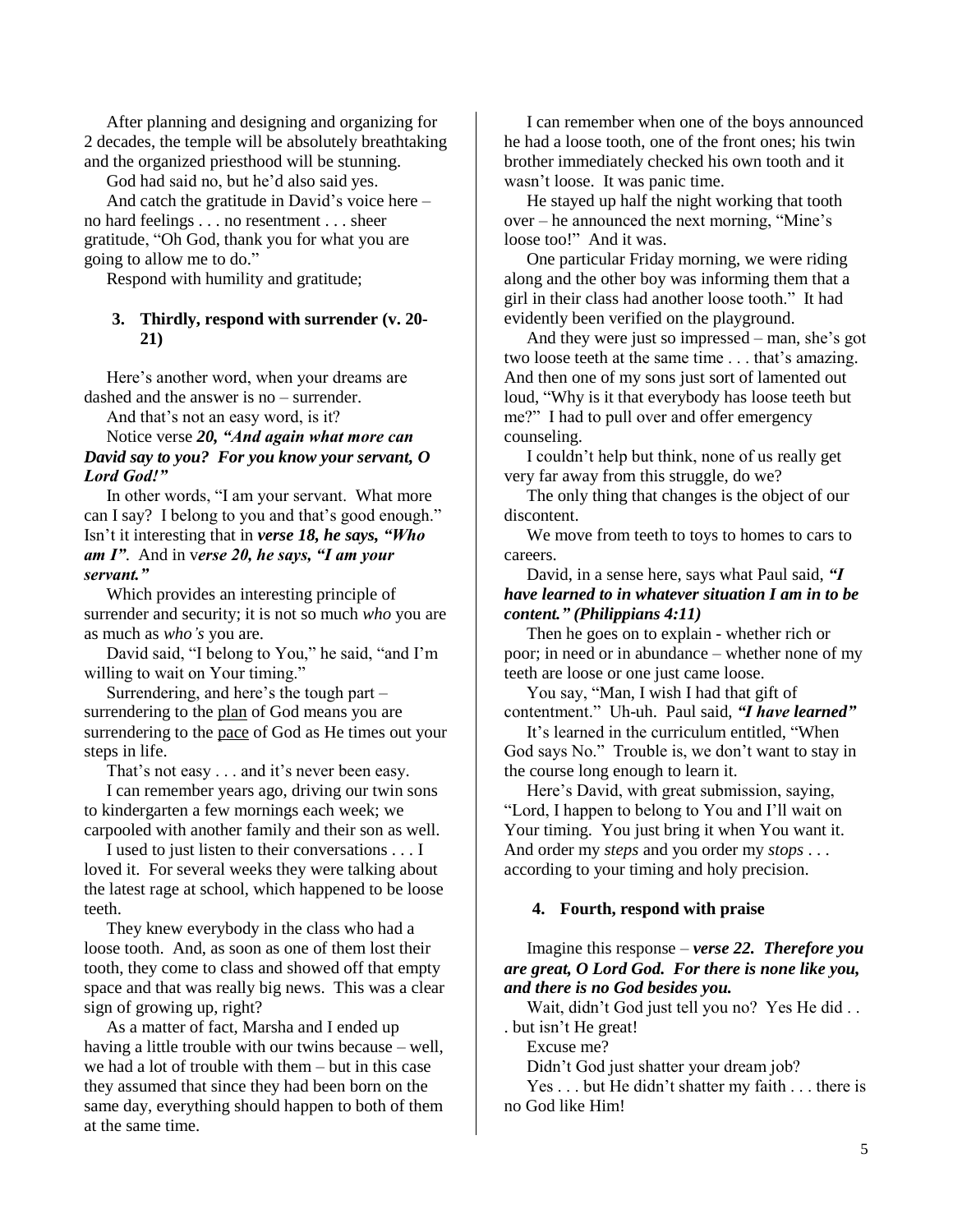But shouldn't you try once more to force the locks on that door . . . shouldn't you knock harder?

No, God has closed this door and I'm waiting on His direction. There is no one more trustworthy than my God.

Beloved, the difference between waiting on God and wrestling with God is worship.<sup>viii</sup>

The difference maker between waiting on God and wrestling with God is worshipping God.

And from *verse 22 to the end of the chapter*, David does nothing more than remind himself of the greatness and grace and glory of God.

Respond when God says no with humility, surrender, gratitude, praise, and one more:

#### **5. Fifth, respond with readiness**

I don't know who said it first, but I've always smiled at the statement that when God shuts a door, He opens a window.

The window for David was the opportunity to prepare the work although someone else would see it finished.

What do you think David did for the next 20 years? What do you think he dreamed about all those years? Winning more battles or building a temple?

It's obvious. By the time you get to I Chronicles and David's signature speech where he hands the blueprints over to Solomon, along with all he'd collected and organized and sacrificed, he could have very well been the shell of a bitter, old, angry man.

God had put His foot down and David's dream had been dashed. He never would occupy his dream job as the builder of God's temple.

However, by being willing to accept God's answer and worship God, and walk with God and wait on God – David ended up providing for a temple that would have been unthinkable 20 years earlier.

And we know from other passage, that God will reveal to David the architectural details, the precise measurements and dimensions – how the temple would operate and how the courts would be served.<sup>ix</sup>

Let me read what happened years later just before Solomon began construction. *In 1 Chronicles 23, as David dedicates the work as it formally begins; he tells the congregation and informs Solomon that he has organized and trained 38,000 priests; 6,000 officers; 4,000 gatekeepers and 4,000 people trained to sing and play musical instruments that* 

*David had already made – 4,000 musical instruments ready and waiting. He says earlier in chapter 22, "With great pains I have provided for the house of the Lord – in other words, it wasn't easy – but with great pains I have provided 7,500 tons of gold and 75,000 tons of silver; bronze and iron beyond weighing, for there is so much of it; timber and stone, too I have provided. You have an abundance of workmen, stonecutters, masons, carpenters, and all kinds of craftsmen without number, skilled in working gold, silver, bronze, and iron. Arise and work! The Lord be with you.*

One author estimated that David had saved up, in today's economy, more than 5 billion dollars in gold, silver, precious stones and supplies.

But get this; this is no shell of a bitter old man. This was an excited, thrilled man who had accepted God's answer and had spent his years preparing in whatever way he could for the work to continue . . . and keep in mind, he will not be alive to see it finished.

That's like being excited about planting an orchard of fruit trees that will bear fruit for others only after you've died.

What a spirit of readiness and preparation.

God said no to that . . . but He did say yes to this . . . I'll focus on what I can do, rather than what God is not going to allow me to do.

Some time ago, a survey was presented to 3,000 adults asking the question, "What do you have to live for?" The pervasive theme that ran through their answers basically revealed that nearly 90% of them were waiting for something to happen in the future.

They were all waiting for something they did not have or something they hoped they would eventually experience.

For instance, a number of them were living for that moment when they were going to be married. Others were waiting for children to be born. Still others were waiting for their children to either enter college or leave home. Some were waiting for that long dreamed about trip. Many were simply waiting for retirement.

The tragedy was that most of them were waiting for something to happen in the future; and in the meantime their lives were in neutral or on pause.

The survey summarized with these perceptive words: they were all waiting without realizing that all anyone has is today because yesterday is gone and tomorrow may never come.